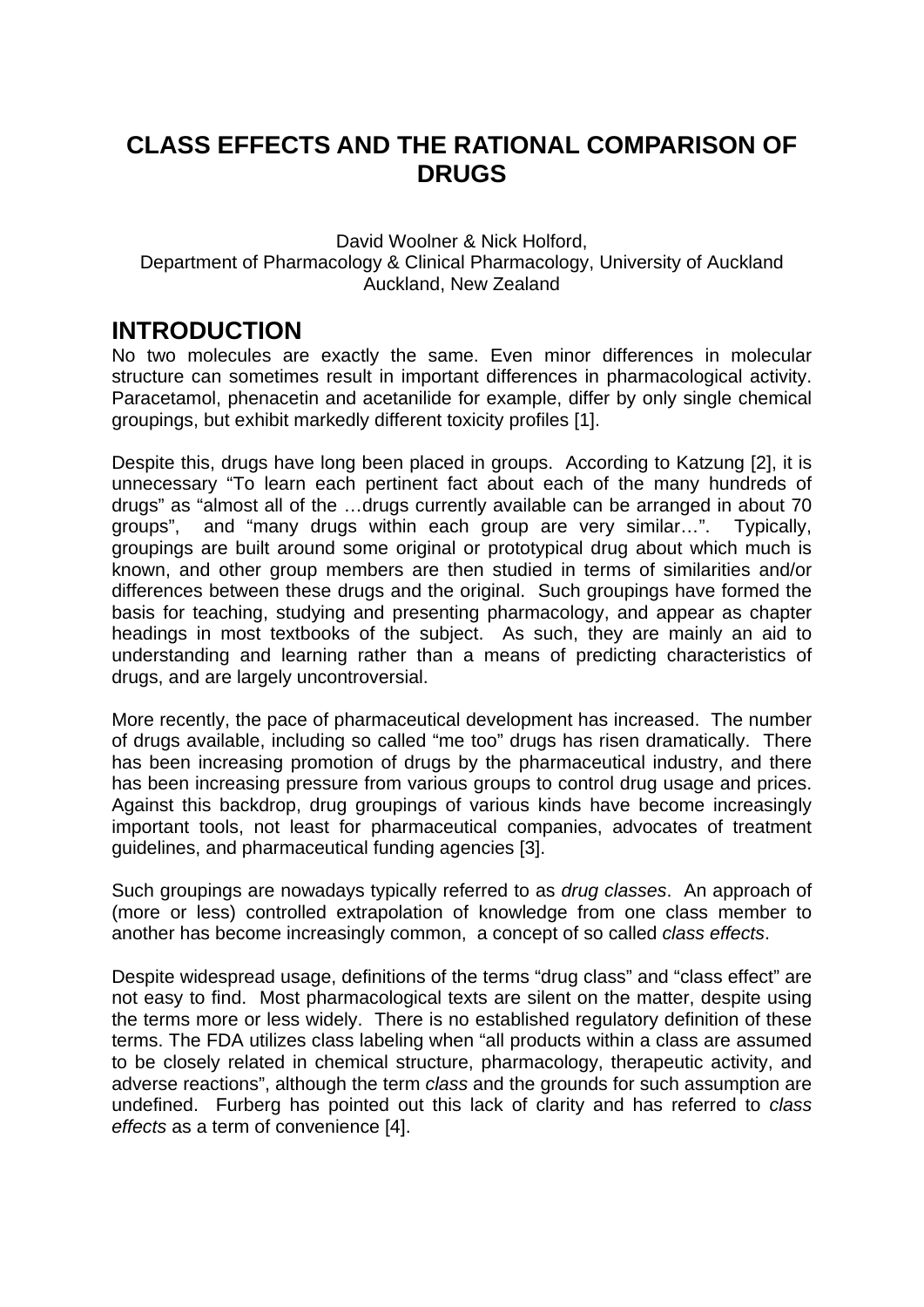In this paper we examine the question "Convenient to whom, and for what purpose?", and attempt to develop some definitions and rational approaches surrounding the use of the concept of *class effects*

# **DRUG CLASSES**

Drugs can be classified according to the following attributes.

#### *1. Chemical Class*

According to shared chemical structure; for example, sulphonylureas or phenothiazines.

#### *2. Mechanism Class*

According to a shared mechanism of action; for example, beta adrenoceptor blockers or ACE inhibitors.

#### *3. Biomarker Class*

According to a shared action on a common biomarker; for example, hypolipidaemics, or hypoglycaemic agents. .

#### *4. Outcome Class*

 According to the production of a shared clinical outcome; for example, reduction of mortality from ischaemic heart disease .

Drugs may be placed into one or more of these classes.

## **DRUG CLASS PERSPECTIVES**

It is important to remember that the concept of drug classes is an heuristic device, or a model for thought, rather than a necessary description of reality. If everything was known about every single drug then no extrapolation of knowledge would be required, and the concept of drug classes and class effects would become essentially redundant, apart perhaps from its use as a teaching aid. Any use of the concept of drug classes needs to be considered against the backdrop of who is proposing the class, and for what purpose. In this regard, the study of drug classes resembles that of pharmacoeconomics in that analysis is conducted from a particular viewpoint, and that viewpoint needs to be understood and acknowledged. Our current analysis is proceeding from a pharmacological perspective.

The basis chosen for grouping may vary according to individual perspective and the purpose such grouping will serve. Consequently, drugs may be grouped differently at any one time by different people, or grouped differently on different occasions by the same person.

#### *Basic Drug Development Perspective*

Chemists and basic drug developers make use of the concept of chemical class. That shared action is based on some measure of shared structure is a basic tenet of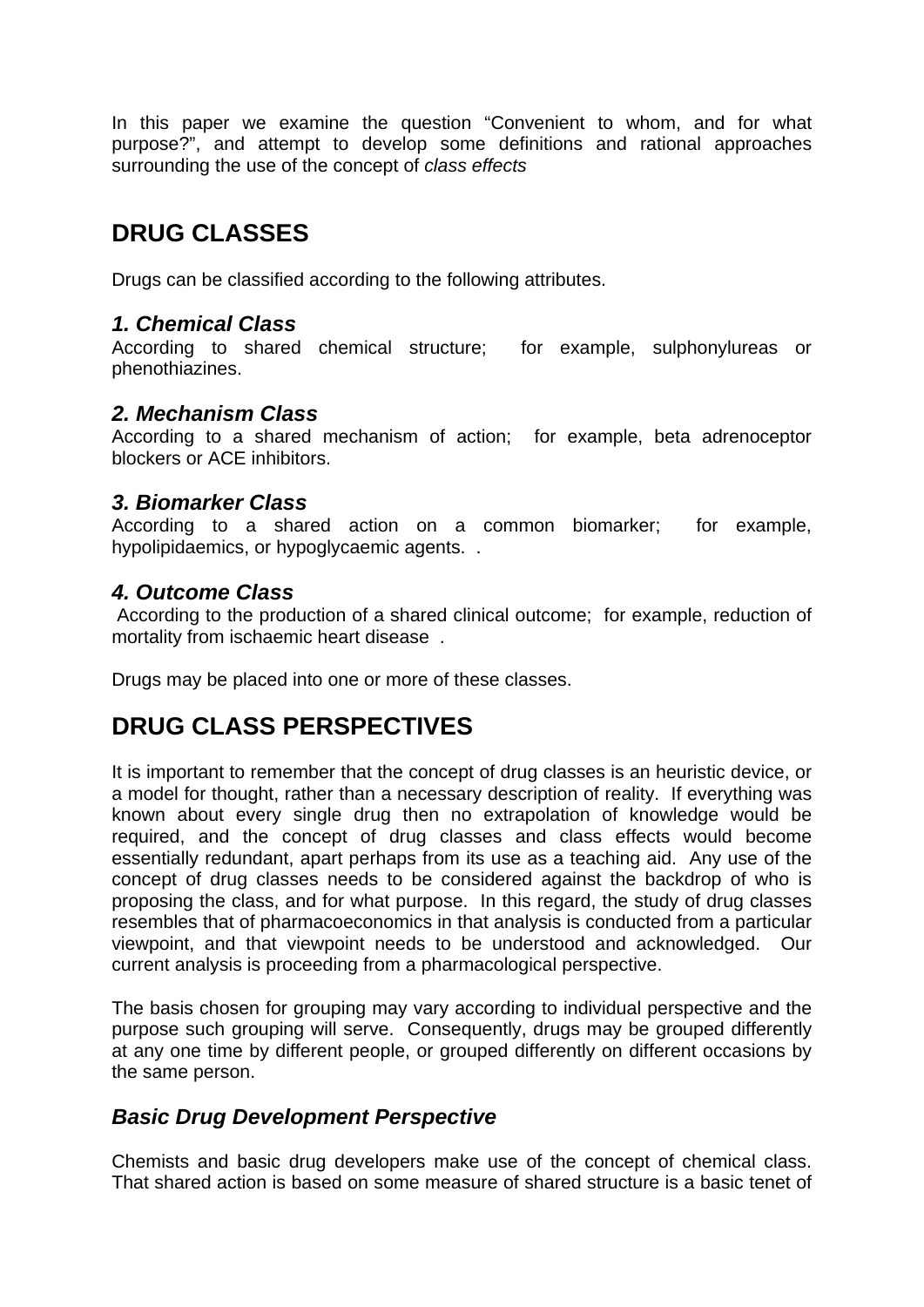medicinal chemistry. The discovery of a new lead compound, for example, commonly triggers the systematic examination of a range of molecules with similar structure, in the search for alternative or improved compounds [5]. Chemical groupings however, may have limited application for others as chemical similarity may not necessarily be reflected in other characteristics [1].

### *Pharmacological Perspective*

Pharmacologists tend to be more concerned with mechanism classes, for example, HMG-CoA-reductase inhibition, as this focuses on explanation and quantification of activity and helps lead towards treatment models and rational approaches to therapeutic decision making.

## *Regulatory Perspective*

Regulatory agencies utilize the concepts of biomarker and outcome classes. Drugs are registered whenever possible based upon proven clinical outcomes-that is, membership of a particular outcome class. This is the ideal. Frequently, however, such outcome data is unavailable and some drugs may then be registered on the basis of so called "surrogate endpoints". Surrogate endpoints are not the basis for a separate class. Rather they are a subset of biomarkers that, for various reasons, are accepted by regulatory agencies as being indicative of some kind of clinical outcome. There appear to be no systematic rules for bestowing surrogate status upon a particular biomarker, each instance being decided by agencies in a piecemeal fashion. Most antihypertensives for example have been approved and used on the basis of their blood pressure lowering effect, rather than any proven effect on cardiovascular outcomes. Drugs are not registered by agencies solely on the basis of membership of a mechanism or chemical class.

## *Medical Perspective*

Doctors and patients may be more attracted to outcome classes, for example medicines that help reduce cardiovascular events in diabetes, as these focus on different treatment options and are clearly of more relevance to the end user than mechanism or biomarker considerations.

## *Drug Funder Perspective*

Drug funding organizations may use concepts of drug class effects, along with various other arguments, financial and political, depending on the particular approach used for benchmarking or controlling prices.

#### Reference Pricing

Reference pricing is a system used in a variety of forms around the world. It was introduced in 1989 in Germany, and has subsequently been taken up in various forms by Denmark, Holland, Sweden, Australia and New Zealand amongst others (3). Reference pricing schemes have 2 broad steps. Firstly, drugs are grouped in some way. Secondly, some kind of price setting exercise is undertaken. This may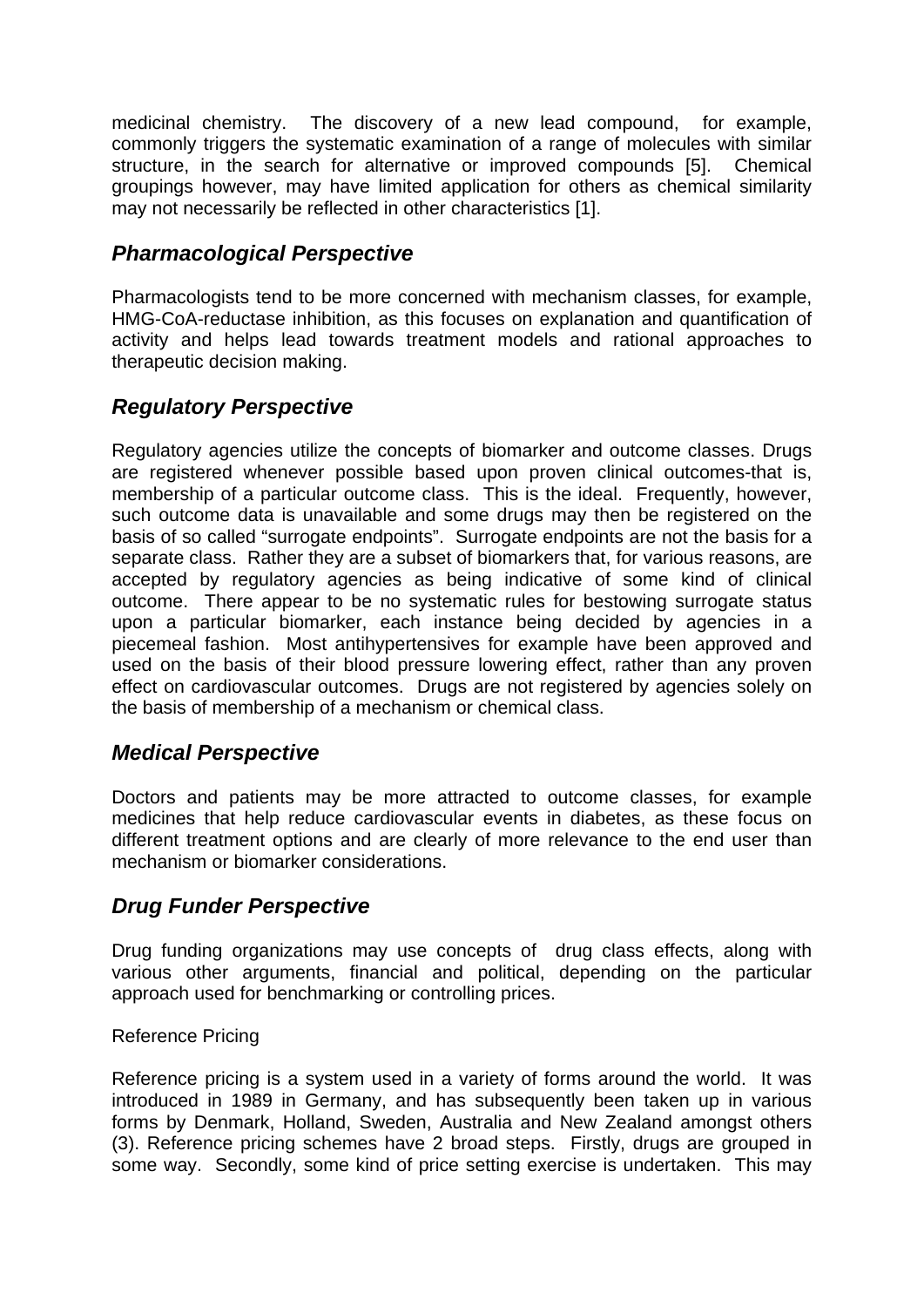involve judgment of the value of the group versus other groups and a mechanism for setting the price of a particular group. Interchangeability and Reference Pricing

Reference pricing has been defined by Zammit-Lucia and Dasgupta [6] as "a system by which the reimbursement level of a drug is determined by reference to a comparable or interchangeable alternative or group of alternatives". Clearly the meanings of the words "comparable" and "interchangeable" are of crucial importance, and have much to do with concepts of drug class effects.

Zammit-Lucia and Dasgupta [6] also noted that the concept of interchangeability between drugs cannot always be objectively defined, and as a result it varies from country to country, and can be considered a bureaucratic concept, not a medical one.

Three broad levels of interchangeability and/or comparability have been described in reference pricing schemes, termed "chemical", "pharmacological" and "therapeutic". [6-8]. It is important to remember that these levels are descriptions of what exists (for whatever reason) in various market places, not necessarily a prospectively designed, logical framework. Level 1 (chemical) involves grouping all available versions of the same molecule, whether generic or patent expired original and setting the price of all to the average price of the group or to the price of the cheapest version. This has been the practice in Denmark and Norway. It is based upon a subset of a chemical class in that these are all an identical molecule, albeit from different sources. Generally bioequivalence is required to register the drugs and judge them to be interchangeable, bioequivalence being a surrogate end point for effectiveness and safety (outcome classes) comparable to the original product.

Other schemes such as those in Holland, Germany and New Zealand, may involve groupings at levels 2 and 3. Level 2 groupings involve grouping drugs according to "pharmacological" equivalence. Such groups typically share route of administration, mechanism of action and effect on common biomarkers. They may not however necessarily share registered indications.

Level 3 involves "therapeutic equivalence". Such groupings are based upon the production of the same or similar effects in treating the same or similar conditions. These groups are slanted more towards clinical outcomes and contain drugs that may share mechanism of action and/or effects on biomarkers.

Level 2 and 3 groupings seem mainly to be based around various combinations of mechanism, biomarker and outcome class concepts (Table 1).

| <b>Drug Class</b> | <b>Reference Pricing Level</b> |
|-------------------|--------------------------------|
| Chemical          | Level 1 (single molecule)      |
| Mechanism         | Level 2                        |
| <b>Biomarker</b>  |                                |
| Outcome           | Level 3                        |

**Table 1 Comparison of Drug Classes and Reference Price Levels**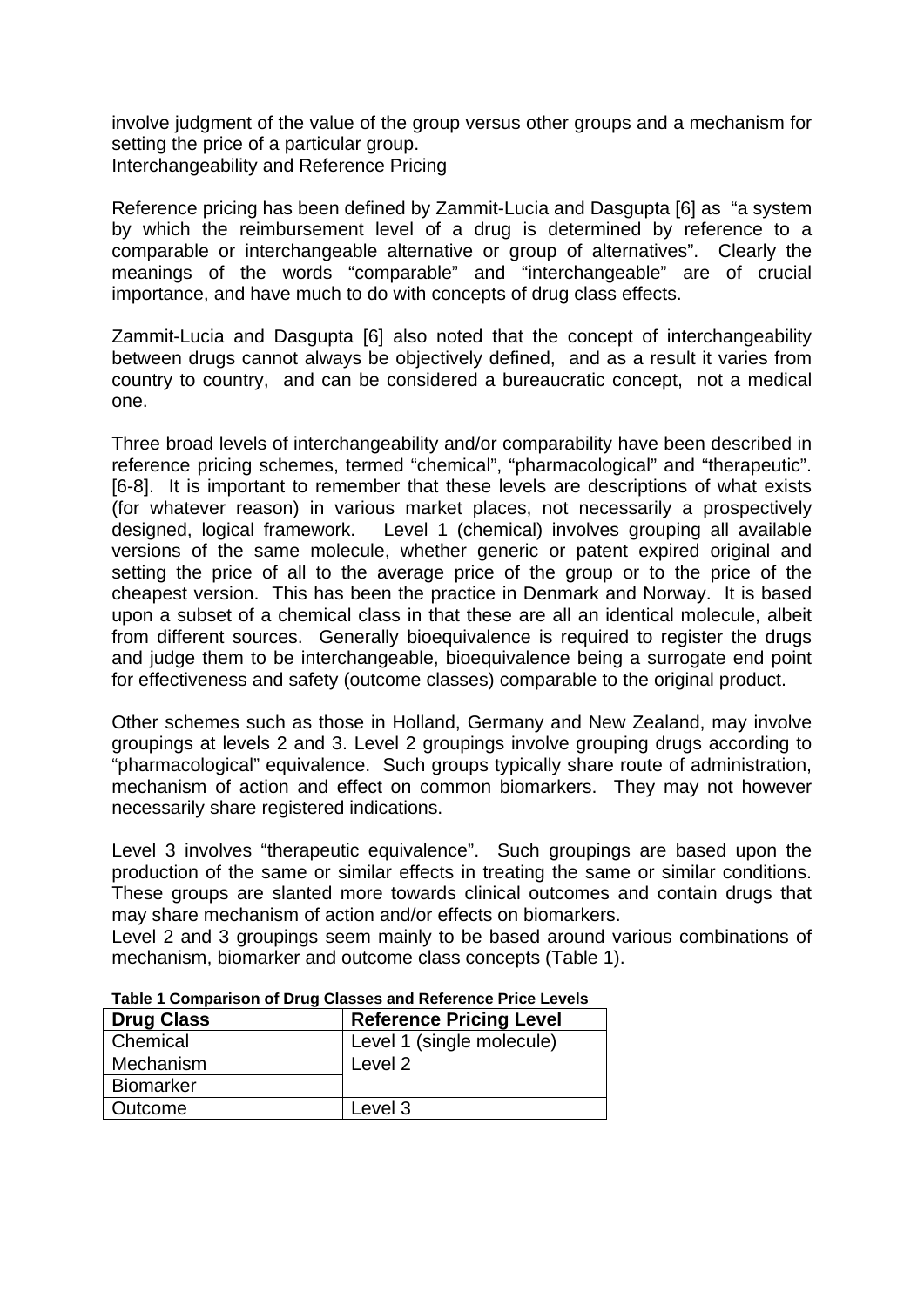It is important to remember that reference pricing is primarily an exercise in pricing, not in pharmacological taxonomy. Pricing arguments have many strands and the focus of drug funders is on the end result -- the price. Drug class arguments, whilst widespread and frequently cogent, are not the only consideration in debates over drug prices, and are essentially a means to an end. Drug class comparative arguments may be presented in support of funding decisions that have in fact been based in large part on financial or cost utility grounds.

A simple classification of various current reference pricing schemes is shown in Table 2.

The schemes are grouped according to the level of equivalence utilized to group drugs, and whether groupings include patented and/or off patent molecules. Schemes that group off patent, identical molecules are concerned with managing generic prices, and are the least contentious, as interchangeability of the group members is widely accepted as reasonable. Schemes that group patented with off patent drugs are more controversial, as they run into arguments over the value of intellectual property. Schemes such as those in British Columbia, Holland, Australia and New Zealand attract most comment as they have the potential to group unlike molecules that may or may not be under patent. They therefore run into arguments over interchangeability and intellectual property.

| Interchangeability level | Off patent drugs | On and Off Patent       |
|--------------------------|------------------|-------------------------|
|                          |                  |                         |
|                          |                  |                         |
| Chemical                 | Sweden           |                         |
|                          | <b>Denmark</b>   |                         |
|                          | Norway           |                         |
|                          |                  |                         |
| Chemical and             |                  | <b>British Columbia</b> |
| Pharmacological          |                  | Australia               |
|                          |                  |                         |
| Chemical,                | Germany          | New Zealand             |
| Pharmacological          |                  |                         |
| <b>And Therapeutic</b>   |                  | The Netherlands         |

**Table 2 A simple classification of existing reference pricing schemes according to product coverage. (Lopez-Casasnovas and Puig-Junoy [3])** 

The issues of the perceived lack of equivalence or interchangeability between drugs included in the same group probably constitute the most controversial issue in the literature on reference pricing [3]. Controversy has occurred when, for example, statins were referenced priced in New Zealand, based on their apparent shared mechanism of action and shared effect on biomarkers, (cholesterol lowering) despite differing availability of outcomes data, and differing cholesterol lowering efficacy of various members of the class [9].

#### *Pharmaceutical Company Perspective*

Pharmaceutical companies use various approaches to drug classes depending on their position in the market place. It is usually in the interests of companies that have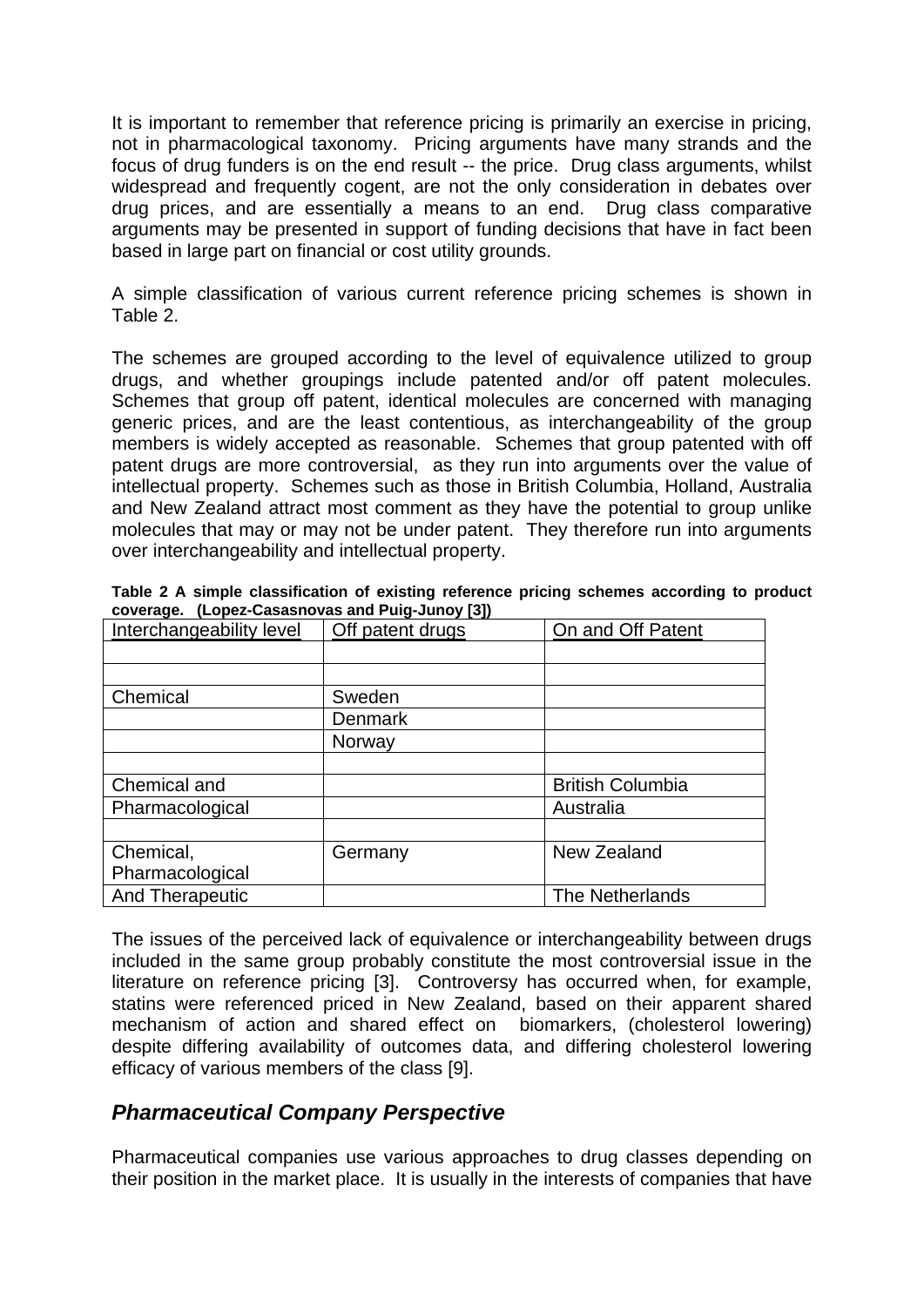clinical outcome data to highlight an outcome based class and claim that drugs belonging to the same mechanism class, or the same biomarker class may not necessarily have the same clinical outcome. On the other hand, companies that have biomarker or surrogate endpoint data, are better served by the argument that drugs that share a common mechanism of action and/or a common effect on an established biomarker are logically expected to share outcomes.

## *Educational Perspective*

Despite any controversy surrounding the use of class effect concepts, the usefulness of the approach for the teaching and learning of pharmacology and therapeutics should not be forgotten. In an increasingly information rich world, mechanisms for ordering thought and simplifying understanding have a vital role to play. In some regards the student of pharmacology has the least contentious perspective on class effect concepts. They may be utilized fully in so far as they aid learning, but may be discarded at will if they cease to be useful. In this context there is no underlying bureaucratic or belief dimension to the class effect concept.

# **THE VARIABILITY OF CLASS ASSIGNMENT**

The choice of grouping, and even the extent to which consistency and rigor are brought to bear surrounding grouping are largely uncontroversial unless some form of extrapolation or prediction is intended from one member of the class to another. Then, different conclusions can potentially be drawn depending on how grouping is handled, and medicine, science and bureaucracy become deeply entangled.

For example all the currently available statins belong to the same mechanism class in that they all inhibit HMG CoA reductase. The statins also belong to the same biomarker class in that they have all been shown to reduce blood cholesterol levels. They have not yet, however, all been shown to belong to the same outcome classes. They are commonly *assumed* to belong to the same clinical outcome class, however, because cholesterol reduction is taken to be a surrogate endpoint for reduction in cardiovascular morbidity and mortality. Morbidity and mortality data are available for some statins and not others. Moreover, the reported lower incidence of muscle related adverse events in heart transplant patients receiving pravastatin versus some others, and the recent withdrawal of cerivastatin based on an unacceptably high incidence of muscle damage in some patients may indicate, their outcomes in terms of adverse event profile may differ [10, 11].

Antihypertensive agents belong to a number of different chemical and mechanism classes, but all belong to the same biomarker class in that they reduce blood pressure. Lowering blood pressure has been regarded as a surrogate end point for reducing risk of cardiovascular morbidity and mortality. Antihypertensives have therefore been regarded by many as belonging to the same outcome class, despite outcome data being available until fairly recently only for beta adrenergic blockers and thiazide diuretics [12]. More recent data and analyses have shown that ACE inhibitors and calcium channel blockers appear to produce similar outcomes to those of beta adrenergic blockers and thiazides, adding support to the view that lowering blood pressure is a surrogate endpoint [13].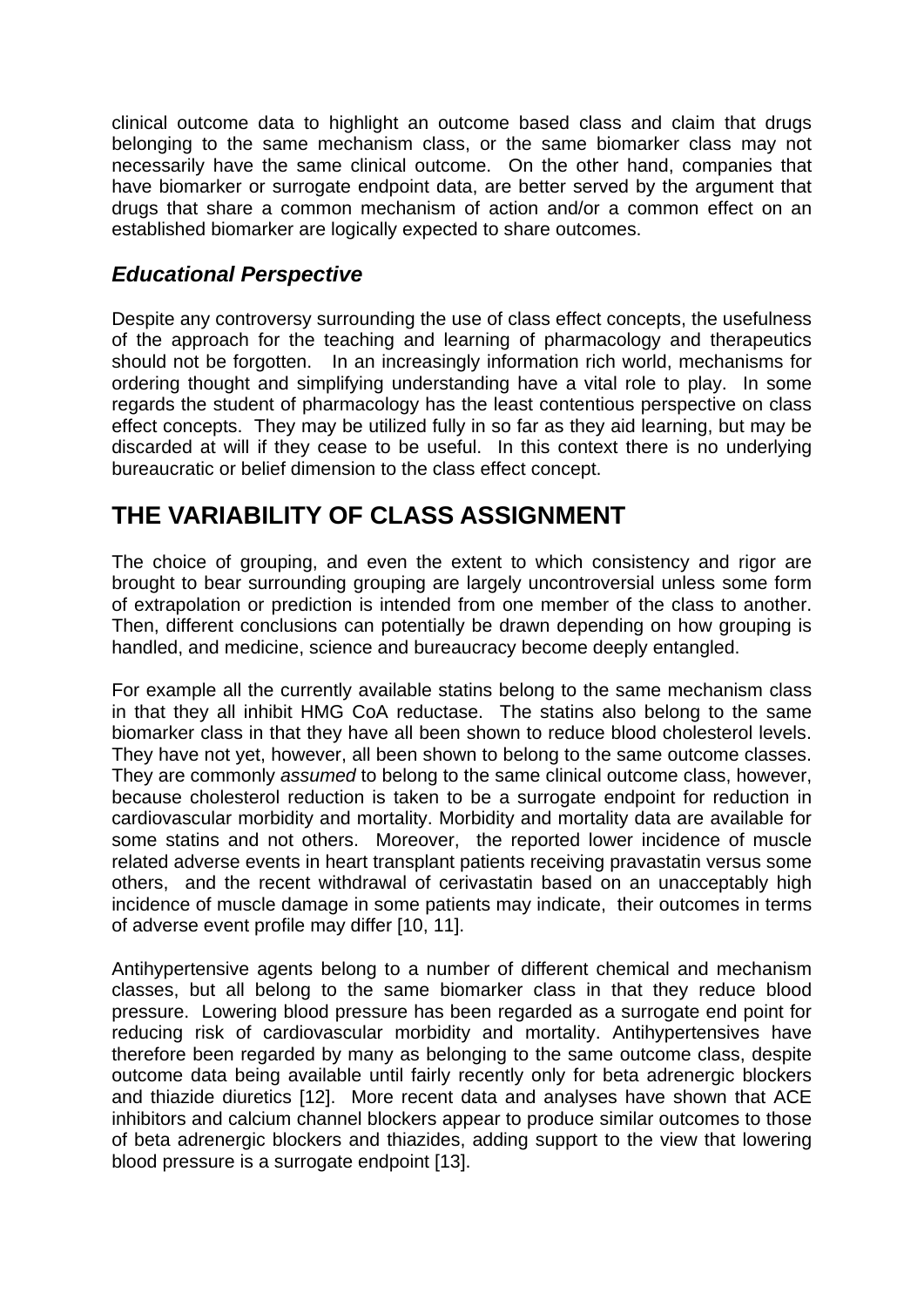However, ,more recently, a large comparative trial of an angiotensin II receptor antagonist with a beta adrenergic receptor blocker has reported a 25% difference in stroke prevention between the two treatments, despite similar reductions in blood pressure [14]. This must at least raise the possibility that stroke reduction is not simply related to reduction of blood pressure alone. Drugs that share a biomarker, but not a mechanism class, may differ, at least quantitatively, with respect to outcome.

A new ACE inhibitor might be perceived as an exciting new member of a well established mechanism class by the developer, as just another member of the antihypertensive biomarker class by a weary prescriber, or as a me too entry into an outcome class whose price could set a new level for the whole group, by a drug funding agency.. Each viewpoint may carry some validity and serves a different function.

As prescribing, pricing, access or reimbursement decisions commonly hinge on the comparability of drugs it is essential that a clear and rational approach be applied to the use of drug classes and the concept of class effects to ensure that the chances of extrapolation and prediction being borne out in practice are maximised.

# **CLASS EFFECTS**

The term *class effect* is frequently applied when drugs are included in one type of class--most commonly an outcome class--based on membership of another class- most commonly a mechanism and/or biomarker class-- even though there may be no direct data in support of this. The outcome class in question may be concerned with the therapeutic effectiveness of the drug, or may relate to certain types of adverse effects. All statins are expected to reduce cardiovascular morbidity and mortality, for example, and all ACE inhibitors are expected occasionally to produce a cough. So far, available data seem to support these assumptions but, until all available class members have been directly shown to have these outcomes, it is the expression of an expectation rather than a statement of fact.

It is clear that great care is necessary to define which grounds for grouping drugs might support the notion of a class effect, and which effects within that group could reasonably be expected to be shared.

## *An Approach To Defining Class Effects*

#### Class Definition

We propose that only drugs grouped as follows be considered as having the potential for reliably sharing class effects.

- 1. Drugs in the same mechanism class. They may or may not share a chemical class.
- 2. Drugs in the same biomarker class. They may or may not share the same mechanism class.
- 3. Drugs in the same outcome class which also share a common mechanism and biomarker class, or a common biomarker class.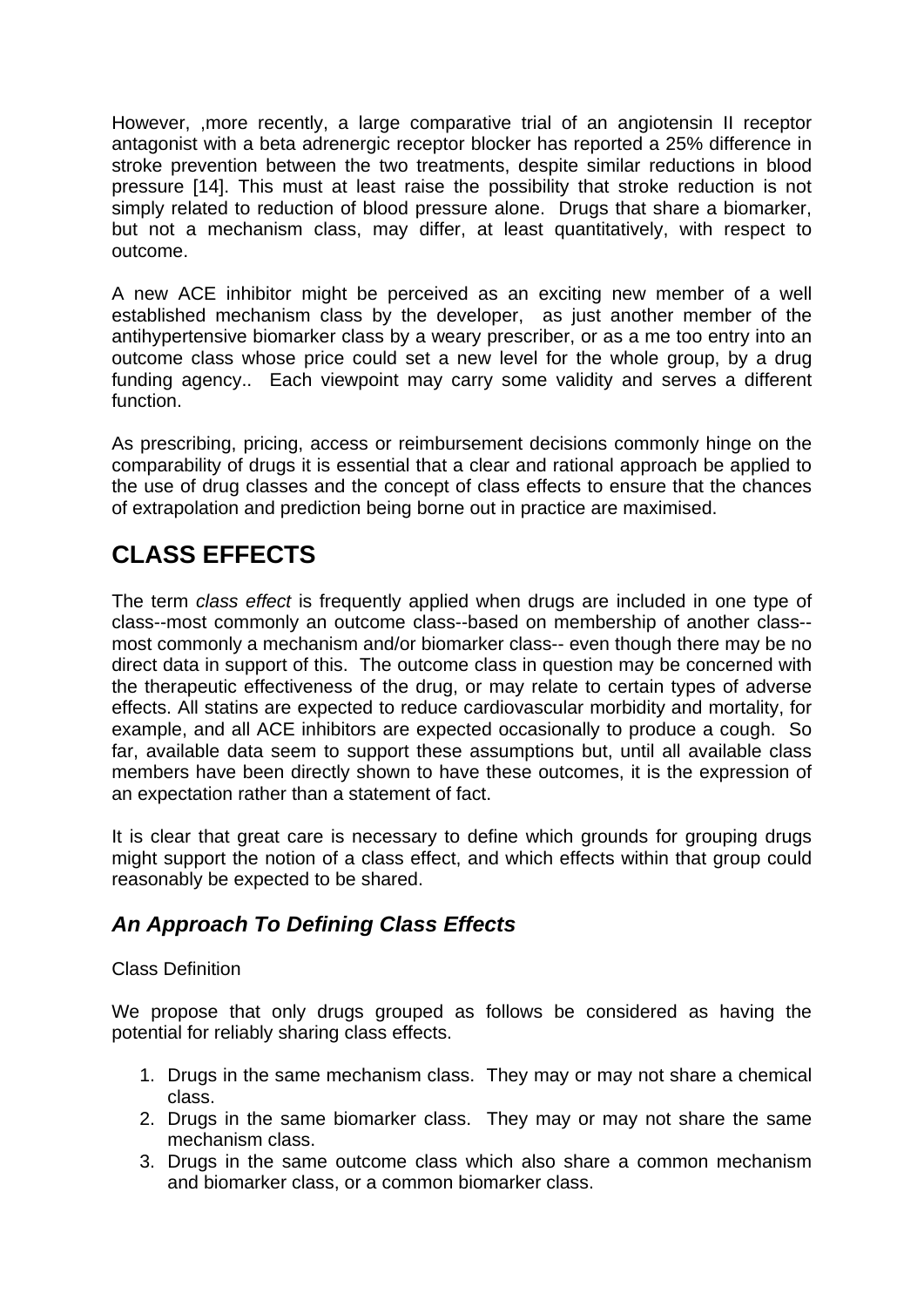Drugs grouped according to outcome alone (eg drugs reducing risk of cardiovascular morbidity such as aspirin and beta-blockers) are likely to have too diverse a pedigree to support a class effect approach.

#### Exposure Time Relationship

 Further, within such classes, only those drugs that exhibit comparable efficacy (E max) and comparable time course of action can reasonably be expected to share class effects. A statin, therefore, that produces a maximal fall in cholesterol of, say, 20%, should not be expected to share an outcome class effect with a statin that produces a fall of 50%, without direct proof to that effect.

This consideration requires that the drug development program for a drug is able to identify the maximum effect of a drug. In cases where toxicity precludes identification of Emax then presumptive evidence of similar efficacy would rely on showing that the highest tested dose of each drug in a biomarker class produces similar biomarker effects.

#### Shared Effects

Amongst drugs that share a common E max and time course of action, only effects that are clearly related to the shared action of the drugs can be considered as potential class effects. For drugs in the mechanism only class, only mechanism related effects could be class effects. In the biomarker only class, only biomarker related effects could be class effects. In the shared classes (mechanism/biomarker, outcome mechanism biomarker etc.) mechanism or biomarker effects could be class effects. The cough produced by ACE inhibitors could, based on a mechanism produced build up in bradykinins, be a class effect within the mechanism class of ACE inhibitors. Skin rash, which is not based upon the shared mechanism of action, could not, even though most ACE inhibitors have been associated with rashes of various kinds [15]. Most adverse events are non specific and sporadic in nature and are not mechanism or biomarker based (at least in the light of current knowledge). Thus most adverse events should not to be considered class effects.

As much of the usefulness of the notion of class effects resides in assigning drugs to outcome classes it is important to realise that differing degrees of effect upon a common outcome may place drugs in different outcome classes. For example, a drug that has a small effect on mortality should not automatically be grouped with one that has a marked effect. In such circumstances one would commonly expect to see along with differing degrees of outcome, differing degrees of effect on relevant biomarkers, in which case class effects would be ruled out based on noncomparability of efficacy (Emax) and time course of response.

#### *The Usefulness Of Class Effects*

There clearly exists a spectrum of possible statements concerning the comparability of drugs. At one end a statement such as "identical drugs produce identical effects" is plainly true, but of very limited use. At the opposite end a statement such as "completely different drugs produce identical effects " is plainly very useful, but is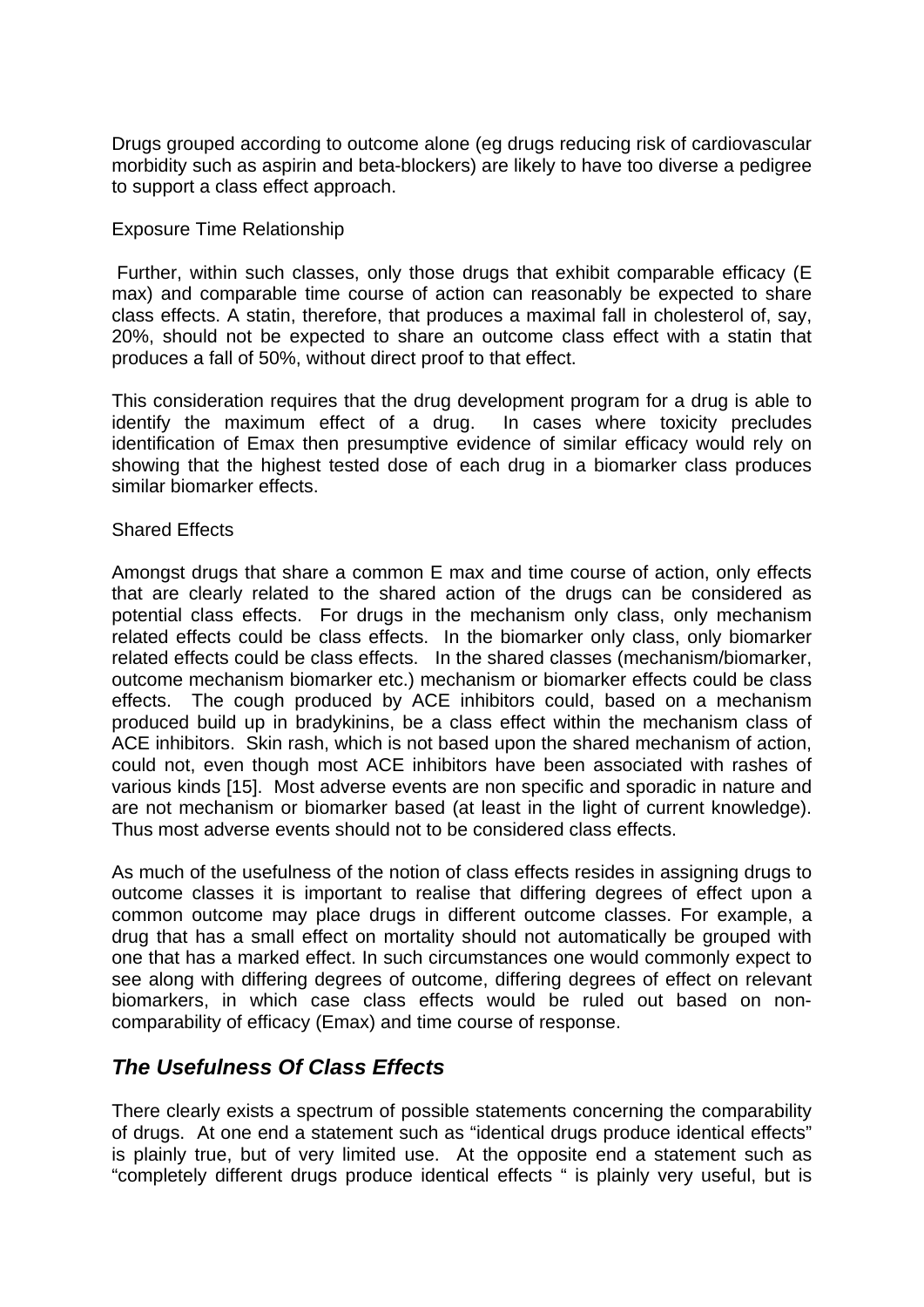almost certain to be untrue. The art and science of comparing drugs is concerned with finding a methodology that can reliably yield outcomes that are accepted as useful, probably true, and not subject to manipulation according to the outcome desired. That this methodology is somewhat elusive is well evidenced by the ongoing debates by agencies, companies and funders over fair comparison of different drugs. The approach that we have set out is towards the conservative end of the comparability spectrum. It is largely derived from the viewpoint of clinical pharmacology and is based on science and potentially reproducible and objective concepts.

## *Limitations Of The Class Effect Concept*

There are a number of limitations of the class effect concept. When drugs share one or more class effects it does not mean that they are identical.

#### Adverse Events

Idiosyncratic adverse events are still likely despite identical mechanisms of action, and/or identical effects on biomarkers.

#### Multiple Mechanisms of Action

The mechanism of action that places a drug within a particular class may not be the sole mechanism of action of that drug. If these other actions are not related to the clinical outcomes of interest, then this may be innocent enough. Difficulty arises, however, if more than one mechanism of action (known or unknown) contributes to the outcome that is being ascribed to the drug as a class effect. The finding that statins may exert a number of different effects (such as actions on inflammation and vascular endothelium) quite apart from their action on HMG CoA reductase, raises the question of the extent to which these other actions contribute to clinical outcomes [16]. Suspicion that the clinical effect may be produced by a number of means perhaps unrelated to HMG CoA reductase inhibition or cholesterol lowering might throw the statin mechanism/biomarker class into doubt along with the notion that any statin will share clinical outcomes [4].

Refinements of Mechanism of Action

It is useful to appreciate that class effects are not static. A mechanism of action that has been used to assign class effects may undergo subsequent refinement (the identification of receptor subtypes for example) that renders class members less comparable than previously thought. Non steroidal antiinflammatory agents have long been regarded as an established mechanism class based upon their shared mechanism of action on the enzyme cyclooxygenase. Any blocker of cyclooxygenase would be expected to reduce levels of a number of prostaglandins, exhibit antiinflammatory action, and cause gastrointestinal bleeding. That is, they would, along with a common mechanism class, share biomarker and outcome classes. The discovery of the isoforms of cyclooxygenase and the development of the COX 2 specific inhibitors has necessitated a major redefinition of this view. COX 2 specific inhibitors are members of a different (albeit related) mechanism class from mixed inhibitors, share effects on some biomarkers but not others (the specific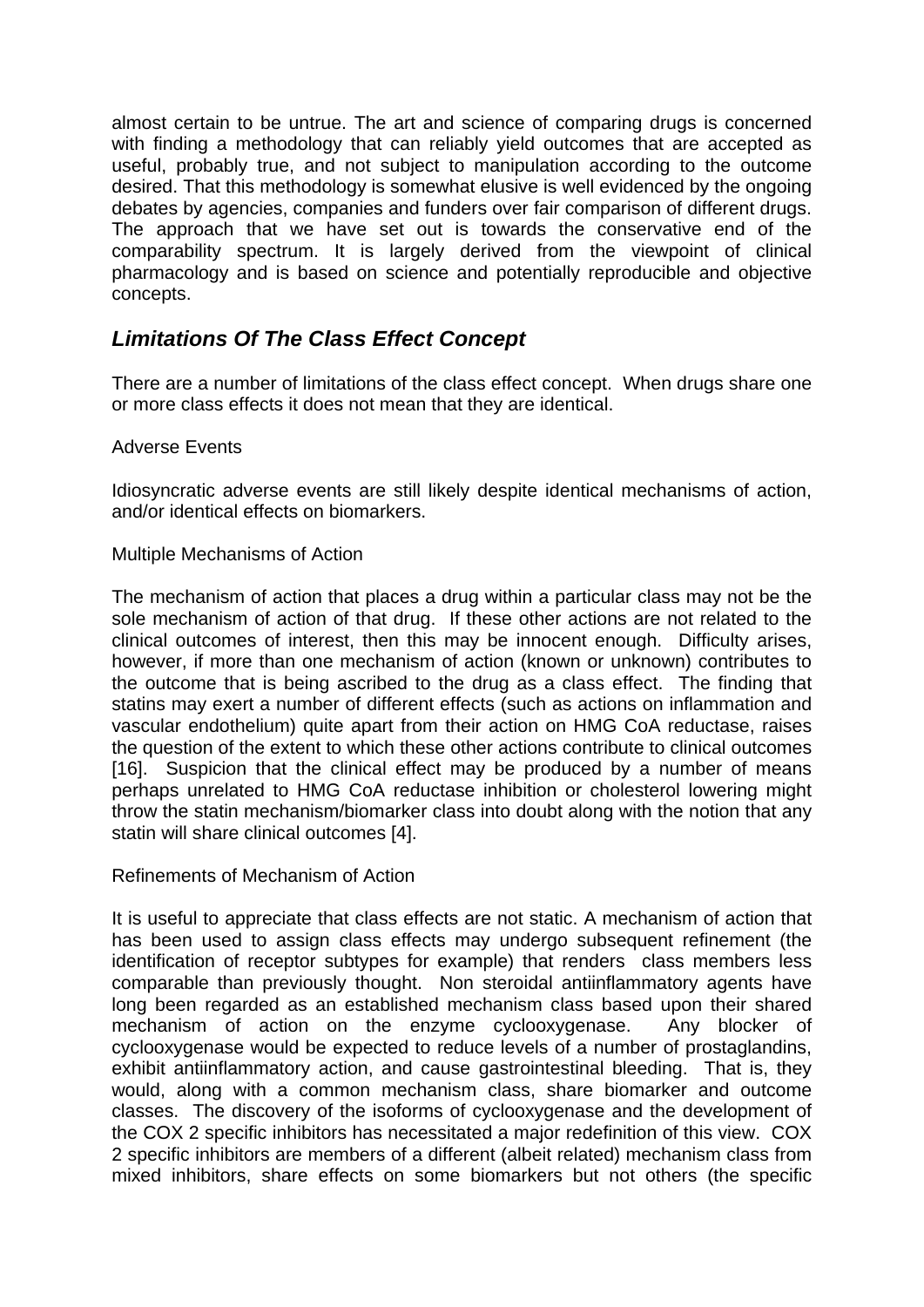markers of COX 1 and COX 2 activity for example), and belong to the same outcome class with respect to pain relief, but to a different outcome class with respect to gastrointestinal adverse events.

# **CONCLUSION**

The concept of class effects can be defined in a systematic way that is transparent and reproducible. In this context the concept can serve a useful purpose as a model for thought about the comparability of drugs. It is not a guarantee of truth. The concept can serve different purposes for different people at different times, and this important but often unrecognized aspect of class effects needs to be understood and acknowledged.

# **References**

- 1. Insel PA. Analgesic-antipyretic and antiinflammatory drugs. In: Hardman JG, Limbird LE, Molinoff P, Ruddon R, Gilman AG, editors. Goodman and Gilman's The Pharmacological Basis of Therapeutics. 9th ed: McGraw Hill; 1996. p. 617-657.
- 2. Katzung BG. Introduction. In: Katzung BG, editor. Basic and Clinical Pharmacology. 8 ed. San Francisco: McGraw-Hill Professional Publishing; 2001. p. 1-8.
- 3. Lopez-Casasnovas G, Puig-Junoy J. Review of the Literature on Reference Pricing. In: Conference on the Effects of Reference Pricing of Mediciines; 1998; Barcelona, Spain; 1998.
- 4. Furberg CD. Class Effects and Evidence Based Medicine. Clinical Cardiology 2000;23(Supplement IV):15-19.
- 5. Smith RB. The Development of a Medicine. London: Macmillan Press; 1985.
- 6. Zammit-Lucia J, Dasgupta R. Reference Pricing.The European Experience. Health Policy Review Paper. London: St Marys Hospital Medical School; 1995. Report No.: 10.
- 7. Drummond M, Jonsson B, Rutten F. The Role of Economics Evaluation in the Pricing and Reimbursement of Medicines. Health Policy 1997;40:199-215.
- 8. Maassen BM. Reimbursement of Medicinal Products: The German Reference Price System-Law, Administrative Practice and Economics. Cuadernos de Derecho Europeo Farmaceutico 1998;8.
- 9. Thomas MC, Mann J, Williams S. The Impact of Reference Pricing on Clinical Lipid Control. New Zealand Medical Journal 1998;12:1114-16.
- 10. Keogh A, Macdonald P, Kaan A. Efficacy and safety of pravastatin vs simvastatin after cardiac transplantation. Journal of Heart and Lung Transplantation 2000;19:529-537.
- 11. Furberg CD, Pitt B. Withdrawal of cerivastatin from the world market. Current Controlled Trials in Cardiovascular Medicine 2001;2:205-207.
- 12. Guidelines Subcommittee. World Health Organisation-International Society of Hypertension Guidelines for the Management of Hypertension. Journal of Hypertension 1999;17:151-183.
- 13. Neal B, MacMahon S, Chapman N. Effects of ACE Inhibitors, Calcium Antagonists, and Other Blood-pressure Lowering Drugs: Results of